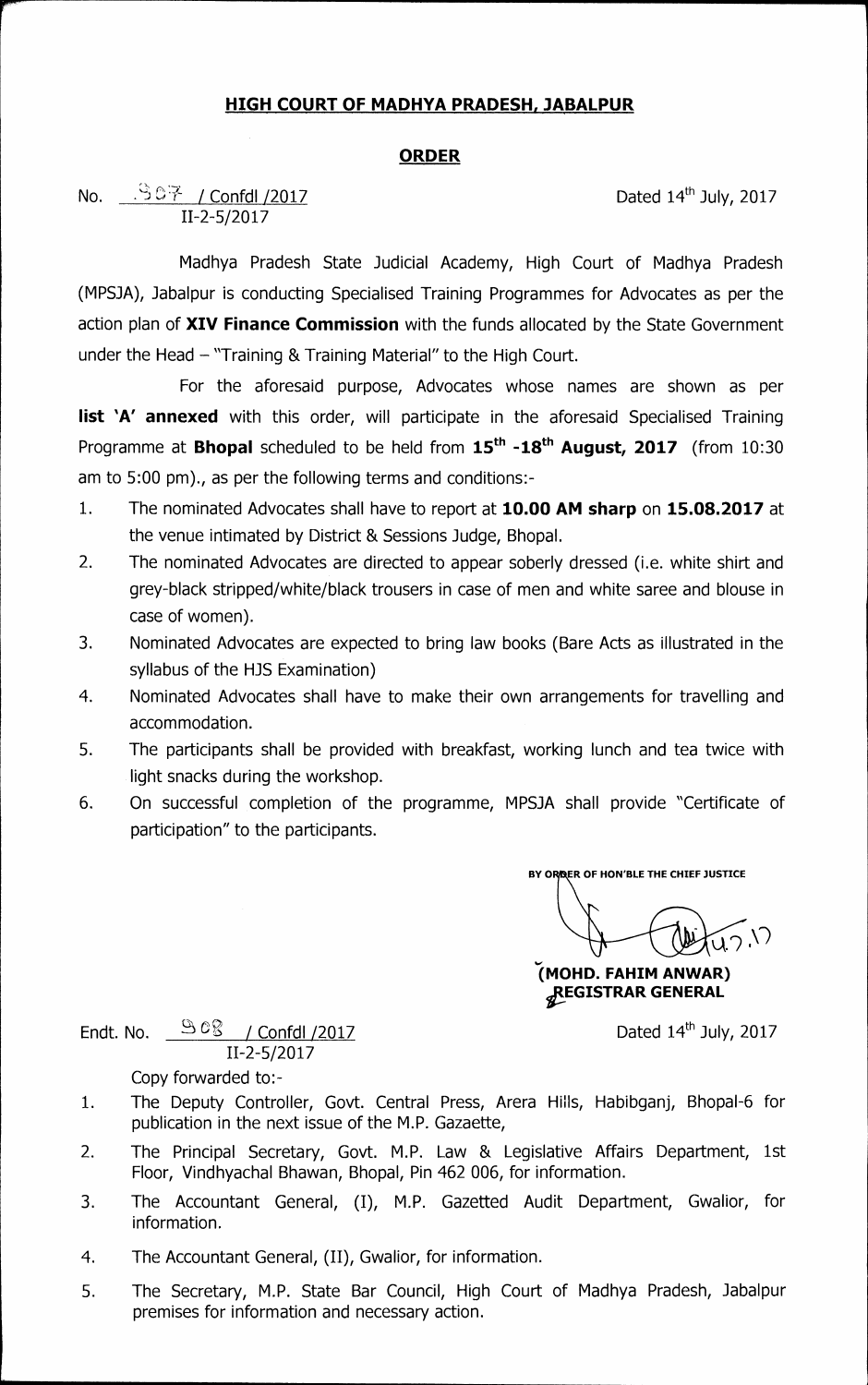- 6. The District & Sessions Judge, Harda/ Chhindwara/ Sagar/ Narsinghpur/ Rajgarh/ **Damoh/ Shajapur/ Vidisha/ Hoshangabad/ Bhopal/ Seoni/ Raisen for information and necessary action. You are requested to intimate the nominated Advocates of your District and ensure participation of Advocates in the programme.**
- **7. Registrar (I.T.), High Court of Madhya Pradesh, Jabalpur, for sending copy of order by e-mail to following Judicial Officers:-** 
	- **1. District Judge (Inspection), High Court Premises, Jabalpur/ District Judge (Inspection), J.E.-1, Judges Enclave, Residency Area, Indore-452001./ District Judge (Inspection), 28/B, Race-course Road, Opposite Maila Ground, Gwalior (M.P.), for information.**
	- **2. Principal Registrar, High Court of M.P., Bench Indore, for information**
	- **3. Principal Registrar, High Court of M.P., Bench at Gwalior, New High Court Building, City Centre, Gwalior, for information.**
	- **4. Member Secretary, M.P. State Legal Services Authority, 574, South Civil Lines, Jabalpur, for information.**
	- **5. Principal Registrar (Vigilance)/ (Judicial)/ (I.L.R. & Examination), High Court of M.P., Jabalpur, for information.**
	- **6. Registrar (Exam & Labour Judiciary)/ (District Establishment)/ (I&L)/ (Judicial-I)/ (Judicial-II)/ Officer on Special Duty/ Registrar/Secretary, High Court Legal Service Committee/ (Administration), High Court of Madhya Pradesh, Jabalpur, for information.**
	- **7. Director Incharge/O.S.D./Deputy Director, Madhya Pradesh State Judicial Academy, First Floor, M.P.S.J.A. Building, Jabalpur for information.**
- **8. Registrar (E.)/ Accounts Officer/ Budget Officer/ Joint Registrar (Protocol)/ Deputy Registrar (Judicial), High Court of Madhya Pradesh, Jabalpur, for information.**
- 9. Registrar-cum-P.P.S. to Hon'ble the Chief Justice, High Court of Madhya Pradesh, **Jabalpur, for placing the same before Hon'ble the Chief Justice for kind information.**
- 10. P.S. to Hon'ble Shri Justice *CONCERCITY LIGHT* **High Court of M.P.**, **Jabalpur/Bench Indore/Bench Gwalior, for placing the same before His Lordship for kind information.**
- **11. Section Officer, Pension/ Budget/ Assistant (Work)/ Complaint/ Pay Fixation (Gazetted)/ Advance/ Leave (Gazetted)/ Civil Checker/ Criminal Checker, High Court of M.P., Jabalpur, for information.**
- **12. Deputy Registrar-cum-P.S. to the Registrar General, High Court of Madhya Pradesh, Jabalpur, for information.**

**(MOHD. FAHIM ANWAR) REGISTRAR GENERAL**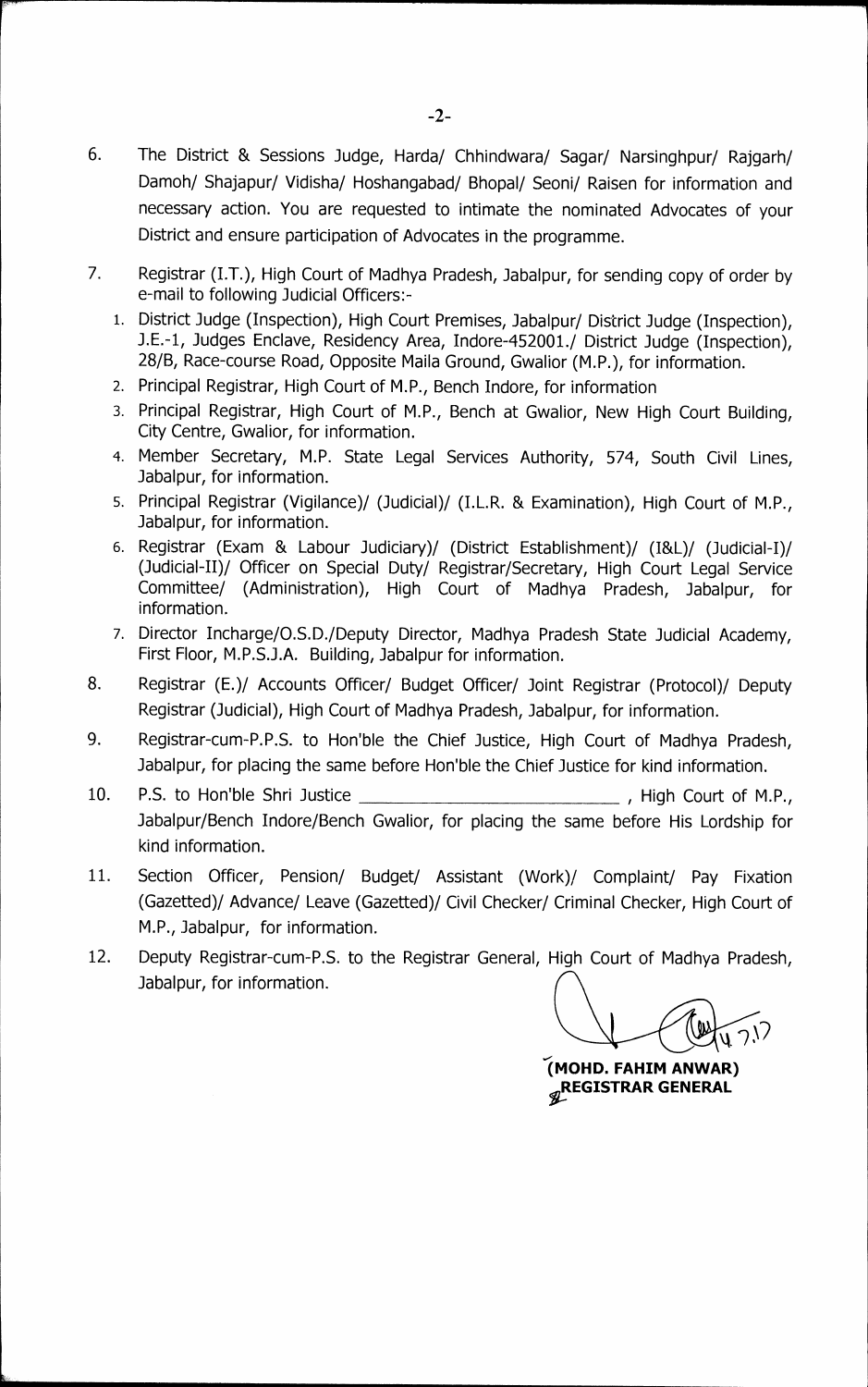| MADHYA PRADESH STATE JUDICIAL ACADEMY,<br><b>HIGH COURT OF M.P.</b> |                                               |                    |                       |  |  |  |
|---------------------------------------------------------------------|-----------------------------------------------|--------------------|-----------------------|--|--|--|
|                                                                     | <b>WORKSHOP FOR ADVOCATES (VENUE: BHOPAL)</b> |                    |                       |  |  |  |
|                                                                     | DATE: 15.08.2017 TO 18.08.2017                |                    |                       |  |  |  |
| <b>NO</b>                                                           | <b>NAME</b>                                   | <b>PLACE</b>       | <b>ENROLLMENT NO.</b> |  |  |  |
| 1                                                                   | SHRI UPENDRA KUMAR AGARWAL                    | <b>HARDA</b>       |                       |  |  |  |
| $\overline{2}$                                                      | <b>SMT. SANGEET GURJAR</b>                    | <b>HARDA</b>       |                       |  |  |  |
| 3                                                                   | <b>SHRI YASH TANK</b>                         | <b>HARDA</b>       |                       |  |  |  |
| 4                                                                   | <b>SHRI AKHILESH RATHOTE</b>                  | <b>HARDA</b>       |                       |  |  |  |
| 5                                                                   | <b>SHRI DEEPAK KHARE</b>                      | <b>HARDA</b>       |                       |  |  |  |
| 6                                                                   | <b>SHRI RISHI PARE</b>                        | <b>HARDA</b>       |                       |  |  |  |
| 7                                                                   | <b>SHRI ANIL JAT</b>                          | <b>HARDA</b>       |                       |  |  |  |
| 8                                                                   | SHRI DHARMENDRA SINGH RAJPUT                  | <b>HARDA</b>       |                       |  |  |  |
| 9                                                                   | <b>SHRI KAILASH RATHORE</b>                   | <b>HARDA</b>       |                       |  |  |  |
| 10                                                                  | <b>SHRI SANDESH SHRIVAS</b>                   | <b>HARDA</b>       |                       |  |  |  |
| 11                                                                  | SHRI SHASHIKANT NAGLE                         | <b>BETUL</b>       |                       |  |  |  |
| 12                                                                  | SHRI SANGEET SHRIVASTAVA                      | <b>CHHINDWARA</b>  |                       |  |  |  |
| 13                                                                  | <b>SHRI BRAJENDRA SINGH TOMAR</b>             | <b>CHHINDWARA</b>  |                       |  |  |  |
| 14                                                                  | <b>SHRI SUJIT CHOUDHARY</b>                   | <b>CHHINDWARA</b>  |                       |  |  |  |
| 15                                                                  | <b>SHRI SUMIT GUPTA</b>                       | <b>CHHINDWARA</b>  |                       |  |  |  |
| 16                                                                  | <b>SMT. NISHA GHAI</b>                        | <b>CHHINDWARA</b>  |                       |  |  |  |
| 17                                                                  | <b>SHRI PIYUSH SHARMA</b>                     | <b>CHHINDWARA</b>  |                       |  |  |  |
| 18                                                                  | <b>SHRI SACHIN BATRA</b>                      | <b>CHHINDWARA</b>  |                       |  |  |  |
| 19                                                                  | <b>SHRI MANI KUSMARIYA</b>                    | <b>CHHINDWARA</b>  |                       |  |  |  |
| 20                                                                  | SMT. NEETA MALVIYA                            | <b>CHHINDWARA</b>  |                       |  |  |  |
| 21                                                                  | <b>SHRI AJIJUL KHAN</b>                       | <b>CHHINDWARA</b>  |                       |  |  |  |
| 23                                                                  | <b>SHRI ASHUTOSH YADAV</b>                    | <b>SAGAR</b>       |                       |  |  |  |
| 24                                                                  | SHRI BHAGWAT SHARAN BANWARIYA                 | <b>SAGAR</b>       |                       |  |  |  |
| 25                                                                  | SHRI RAMAN KUMAR JAROLIYA                     | <b>SAGAR</b>       |                       |  |  |  |
| 28                                                                  | SHRI KRISHANKUMAR PRAJAPAT                    | <b>SAGAR</b>       |                       |  |  |  |
| 29                                                                  | SHRI RAMKUMAR AGRAWAL                         | <b>SAGAR</b>       |                       |  |  |  |
| 30                                                                  | SHRI ARVIND JAIN "GOPALGANJ"                  | <b>SAGAR</b>       |                       |  |  |  |
| 31                                                                  | <b>SHRI RAMDAS RAJ</b>                        | <b>SAGAR</b>       |                       |  |  |  |
| 32                                                                  | SHRI RAVINDRA KUMAR AWASTHI                   | <b>SAGAR</b>       |                       |  |  |  |
| 33                                                                  | <b>SMT. GULAB GUPTA</b>                       | <b>NARSINGHPUR</b> | 1047/1993             |  |  |  |
| 34                                                                  | <b>SHRI AJAY MALVIYA</b>                      | <b>NARSINGHPUR</b> | 1996/2005             |  |  |  |
| 35                                                                  | <b>SHRI PAWAN KUMAR UMRE</b>                  | <b>NARSINGHPUR</b> | 1262/2006             |  |  |  |
| 36                                                                  | SHRI RAJENDRA KUMAR SONI                      | <b>NARSINGHPUR</b> | 90/2006               |  |  |  |
| 37                                                                  | <b>SHRI RAJESH GUPTA</b>                      | <b>NARSINGHPUR</b> | 1504/2007             |  |  |  |

 $\hat{\mathcal{A}}$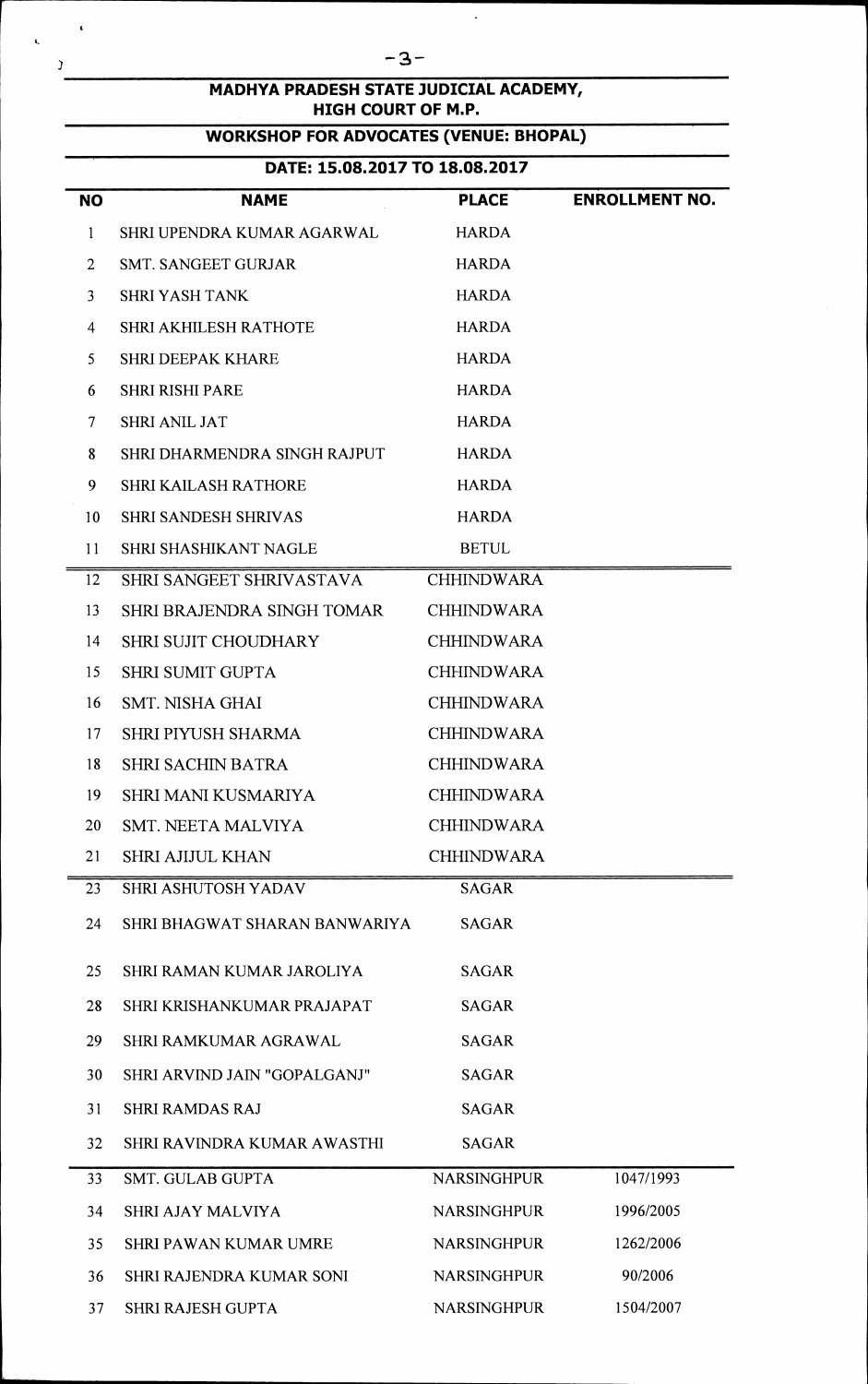|    | -4-                          |                    |              |
|----|------------------------------|--------------------|--------------|
| 38 | SHRI AKHILESH OSWAL          | <b>NARSINGHPUR</b> | 1505/2007    |
| 39 | SHRI ABHISEHK KUMAR GOLANDAJ | <b>NARSINGHPUR</b> | 81/2008      |
| 40 | SHRI KRISHAN KUMAR SARATE    | <b>NARSINGHPUR</b> | 2605/2009    |
| 41 | SHRI SHRIKANT SONKIYA        | NARSINGHPUR        | 1409/2010    |
| 42 | SHRI RAJENDRA SINGH LODHI    | <b>NARSINGHPUR</b> | 4230/2010    |
| 43 | SHRI NARENDRA PARMAR         | <b>RAJGARH</b>     |              |
| 44 | SHRI NARAYAN SINGH VERMA     | <b>RAJGARH</b>     |              |
| 45 | SHRI SACHIN SHRIVASTAVA      | <b>BIAORA</b>      |              |
| 46 | SMT. CHITRA SHARMA           | <b>BIAORA</b>      |              |
| 47 | <b>SHRI SANJAY SONI</b>      | NARSINGHGARH       |              |
| 48 | SHRI SHAKEB ALI              | NARSINGHGARH       |              |
| 49 | SHRI BRAJKISHORE CHOUHAN     | <b>SARANGPUR</b>   |              |
| 50 | SHRI DINESH MALVIYA          | <b>SARANGPUR</b>   |              |
| 51 | <b>SHRI B.S. PAWAR</b>       | JEERAPUR           |              |
| 52 | SHRI G.K. AGARWAL            | <b>JEERAPUR</b>    |              |
| 53 | SHRI RAJKUMAR AHIRWAR        | <b>DAMOH</b>       | MP/1379/1990 |
| 54 | SMT. PREKSHA PATHAK          | <b>DAMOH</b>       | MP/945A/1997 |
| 55 | SHRI PRASHANT SINGH HAJARI   | <b>DAMOH</b>       | MP/2000/1999 |
| 56 | SHRI ASHISH KUMAR BHATT      | <b>DAMOH</b>       | MP/1264/2001 |
| 57 | SHRI SHYAM BIHARI KHARE      | <b>DAMOH</b>       | MP/1561/2002 |
| 58 | SHRI DIPENDRA SINGH TOMAR    | <b>DAMOH</b>       | MP/1915/2002 |
| 59 | SMT. GAYTRI LADIYA           | <b>DAMOH</b>       | MP/2300/2004 |
| 60 | <b>SHRI FIROZ KHAN</b>       | <b>DAMOH</b>       | MP/3471/2004 |
| 61 | SHRI RAKESH PRAJAPATI        | <b>DAMOH</b>       | MP/1780/2005 |
| 62 | SHRI SHEIKH IRFAN USMANI     | <b>DAMOH</b>       | MP/1917/2005 |
| 63 | SHRI P.S. DHOSARIYA          | <b>SHAJAPUR</b>    |              |
| 64 | SHRI S. R. BOD               | <b>SHAJAPUR</b>    |              |
| 65 | <b>SHRI RAKESH SONI</b>      | <b>SHAJAPUR</b>    |              |
| 66 | SHRI DEVENDRA VERMA          | <b>SHAJAPUR</b>    |              |
| 67 | SHRI KAMAL PATIDAR           | <b>SHAJAPUR</b>    |              |
| 68 | SHRI VIVEK MEHTA             | <b>SHAJAPUR</b>    |              |
| 69 | SHRI NARENDRA TIWARI         | <b>SHAJAPUR</b>    |              |
| 70 | SHRI AJOORNSINGH HADA        | <b>SHAJAPUR</b>    |              |
| 71 | SHRI GAJENDRA SINGH SISODIYA | <b>SHAJAPUR</b>    |              |
| 72 | SHRI INDERSINGH GAMI         | <b>SHAJAPUR</b>    |              |
| 73 | SHRI HIMMAT SINGH KUSHWAHA   | <b>VIDISHA</b>     |              |
| 74 | SHRI MANU SHRIVASTAVA        | <b>VIDISHA</b>     |              |

 $\check{\mathbf{C}}$